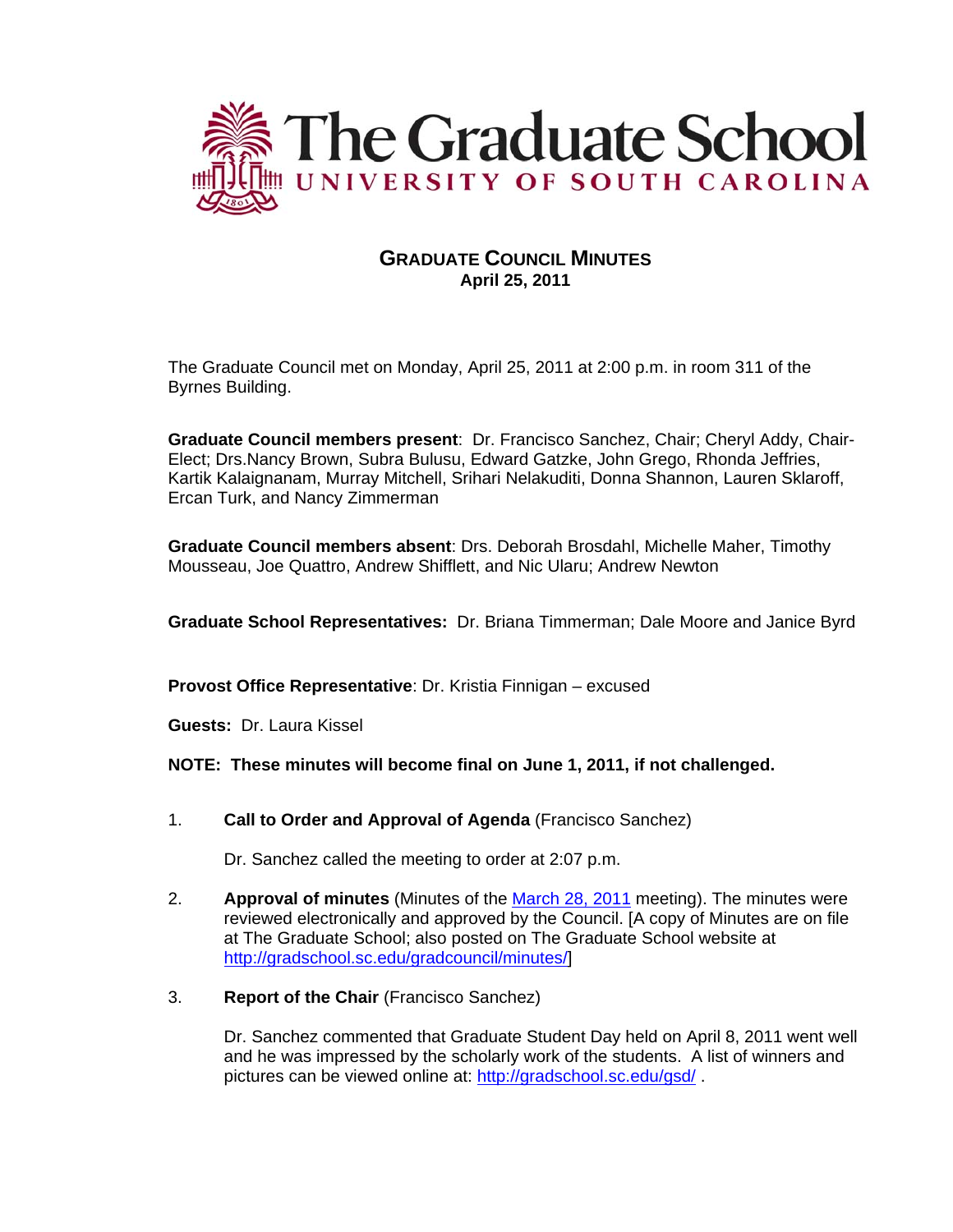4. **Report of the Interim Dean of The Graduate School** (Timothy Mousseau absent)

No report

- 5. **Report of the Associate Dean / Secretary of the Graduate Council**  (Nancy Zimmerman)
	- Dr. Zimmerman announced the results of the Graduate Council elections. Elected to serve for the 2011-2014 term are Drs. Wayne Carver of Medicine, David Darmofal of Political Science, and Michael Hodgson of Geography. Dr. Mousseau has sent a letter of nomination to President Pastides requesting the appointment of three additional members to Graduate Council for the 2011-2014 term.
	- Dr. Zimmerman advised the Council that the next meeting to be held on May  $23<sup>rd</sup>$  is the last meeting of the 2010-2011 academic year. It will be held at 11:30 a.m. as it is a lunch meeting. Janice Byrd will email the menu selection to everyone and Dr. Zimmerman asks that all respond promptly and schedule to attend as a quorum is needed. Dr. Zimmerman also advised the outgoing Council members that they will be honored at this meeting.
	- Dr. Zimmerman reported on the recent Spring Graduate Director's Meeting held on April 19<sup>th</sup>. Dr. Zimmerman explained that many items were discussed and that the Graduate Directors and their administrative staff offered great feedback. Topics of discussion included:
		- o Doctoral Program of Study
		- o Doctoral committee structure
		- o Restructuring of T.A. training in collaboration with the Center for Teaching Excellence. Dr. Timmerman added that T.A. training will change to a series of three half-day sessions offered in August as well as January.

### 6. **Report of the Graduate Student Association Representative** (Drew Newton - Absent)

 Dr. Zimmerman advised the Council that Mr. Newton stated that the Graduate Student Association elections are now taking place. After which, the student representative for Graduate Council will be determined.

## 7. **Report of the Academic Policy and Practices Committee** (Cheryl Addy)

No report

8. **Report of the Committee on 500/600 Level Courses, Distance Education, and Special Courses** (Nancy Zimmerman)

No report

## 9. **Fellowships and Scholarships Committee** (Joe Quattro - absent)

No report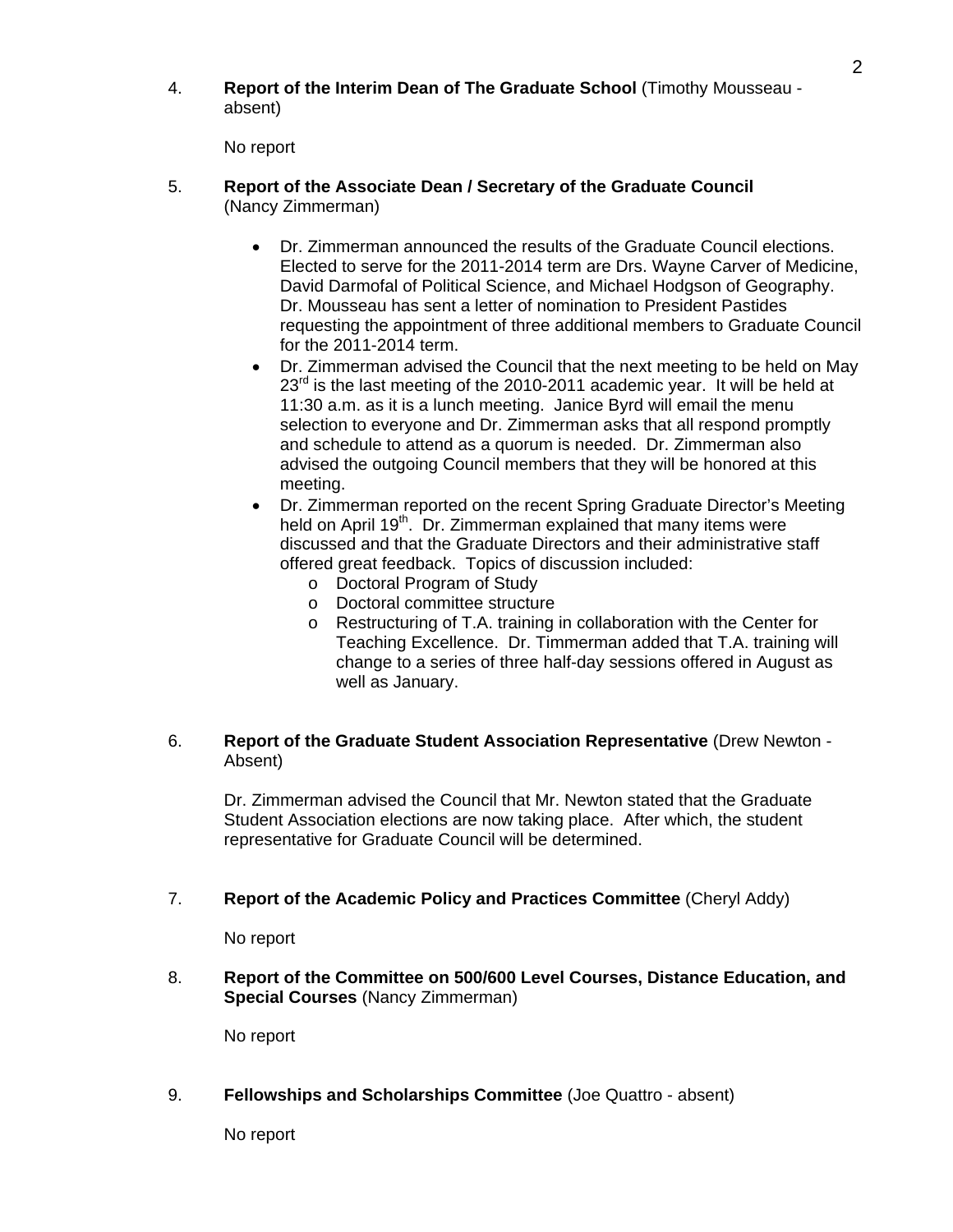10. **Report of the Humanities, Social Sciences, Education, and Related Professional Programs Committee** (Murray Mitchell)

### **COLLEGE OF ARTS AND SCIENCES**

*Art* 

Academic Program Actions Proposal/Bulletin Change:

### **APPROVED**

### M.A. in Media Arts

 Changes to the M.A. in Media Arts address the following concerns: 1. Language changes simplify and clarify the descriptions and titles and update language to be current with direction of the discipline. Language changes also align the program with the other arts practices in the Department of Art-- i.e., changing the word "production" to "practice" identifies that course content may be relevant to students in Studio Art.

 2. Addition of 700 level courses in specific media topics follows the changes recently made to the undergraduate degree and enables graduate students to enroll in a graduate-only section (half the credits towards the MA must be at the 700 level).

 3. Deletion of courses addresses change in the direction of the program away from corporate media and towards a creative media arts practice.

 Note: The graduate program in Media Arts was changed from an M.M.A. to an M.A. in 2010.

[Effective: Fall 2011]

Course Change Proposal: **APPROVED From: MART 706 –** Media Production and Distribution (3) Aspects of copyright and distribution which affect media productions. Special emphasis on the requirements placed on various formats for distribution.

**To: DELETE**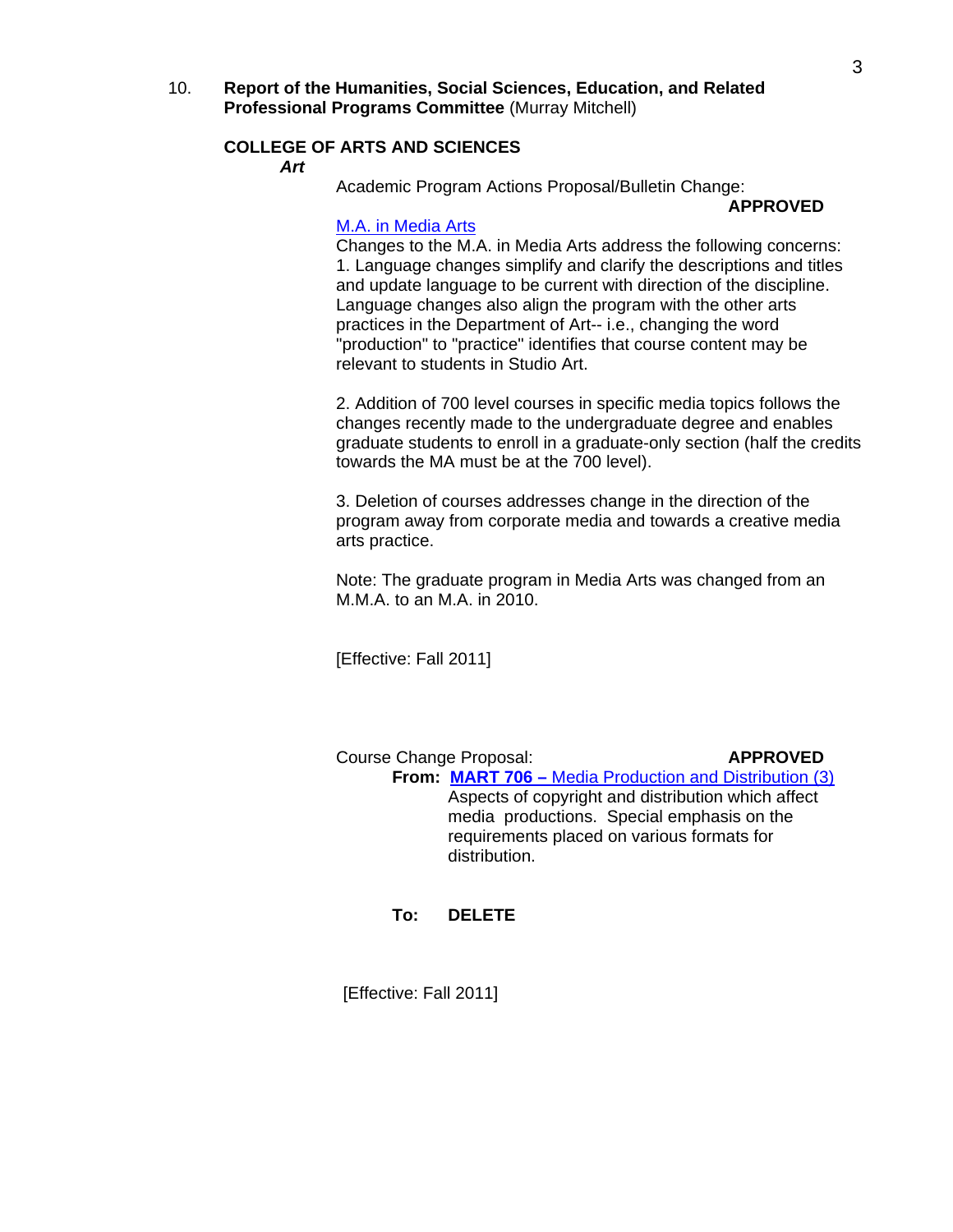Course Change Proposal: **APPROVED** From: MART 710 – Principles of Production: Theory and Practice (3) Theoretical and practical concepts-related to contemporary media practice and video production.

> **To: MART 702 –** Principles of Media Arts Practice (3) Application of theoretical concepts to media arts practice.

> > Prereq: MART 701

[Effective: Fall 2011]

Course Change Proposal: **APPROVED From: MART 790 –** Independent Study (3) Specialized study in production or research related to media arts.

> **To: MART 790 –** Independent Study (3) Specialized research in media arts theory and/or practice.

[Effective: Fall 2011]

Course Change Proposal: **APPROVED From: MART 791 –** Seminar in Media Administration (3) Issues related to the management of production and corporate media.

**To: DELETE**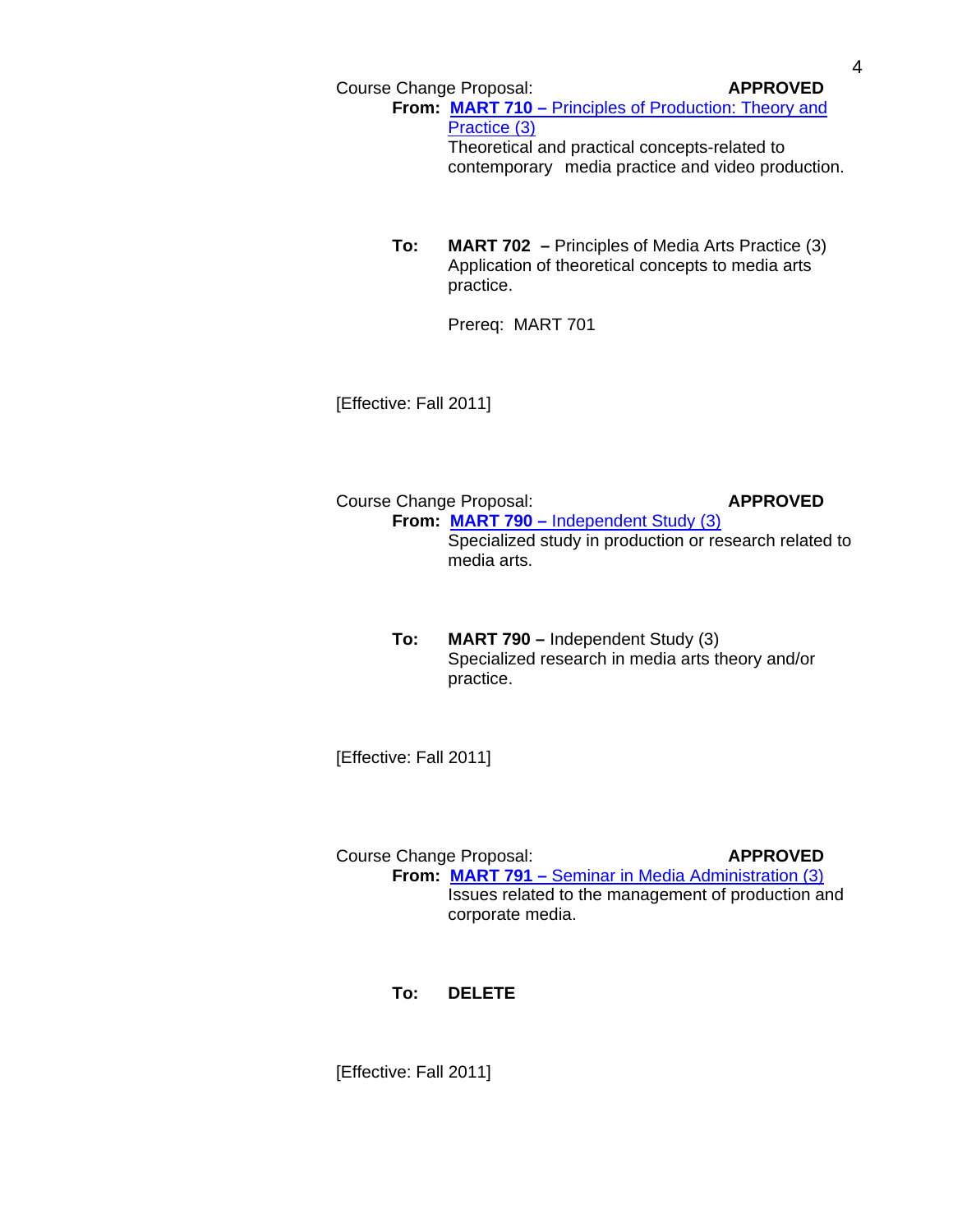Course Change Proposal: **APPROVED** 

**From: MART 796 –** The Role of Research in Media Production (3) Methods of research planning and evaluating media

 productions. Emphasis on analyzing audience characteristics and success of production in achieving goals.

**To: MART 701 –** The Role of Research in Media Arts Practice (3) (changed Production to Practice as indicated on form 07/12/2011 - JB) Approaches to research methods as these inform media arts and practice. Emphasis on the development of critical (e.g., theoretical, historical, social, cultural, etc.) engagement.

[Effective: Fall 2011]

 Course Change Proposal: **APPROVED From: MART 797 –** Practicum in Media Production (3) Field experience in one of the following media arts areas: still photography, moving images (video film), multi-imaging, multi-media, scriptwriting, or audio.

> **To: MART 797 –** Practicum in Media Arts (3) Field experience in the media arts combined with directed research.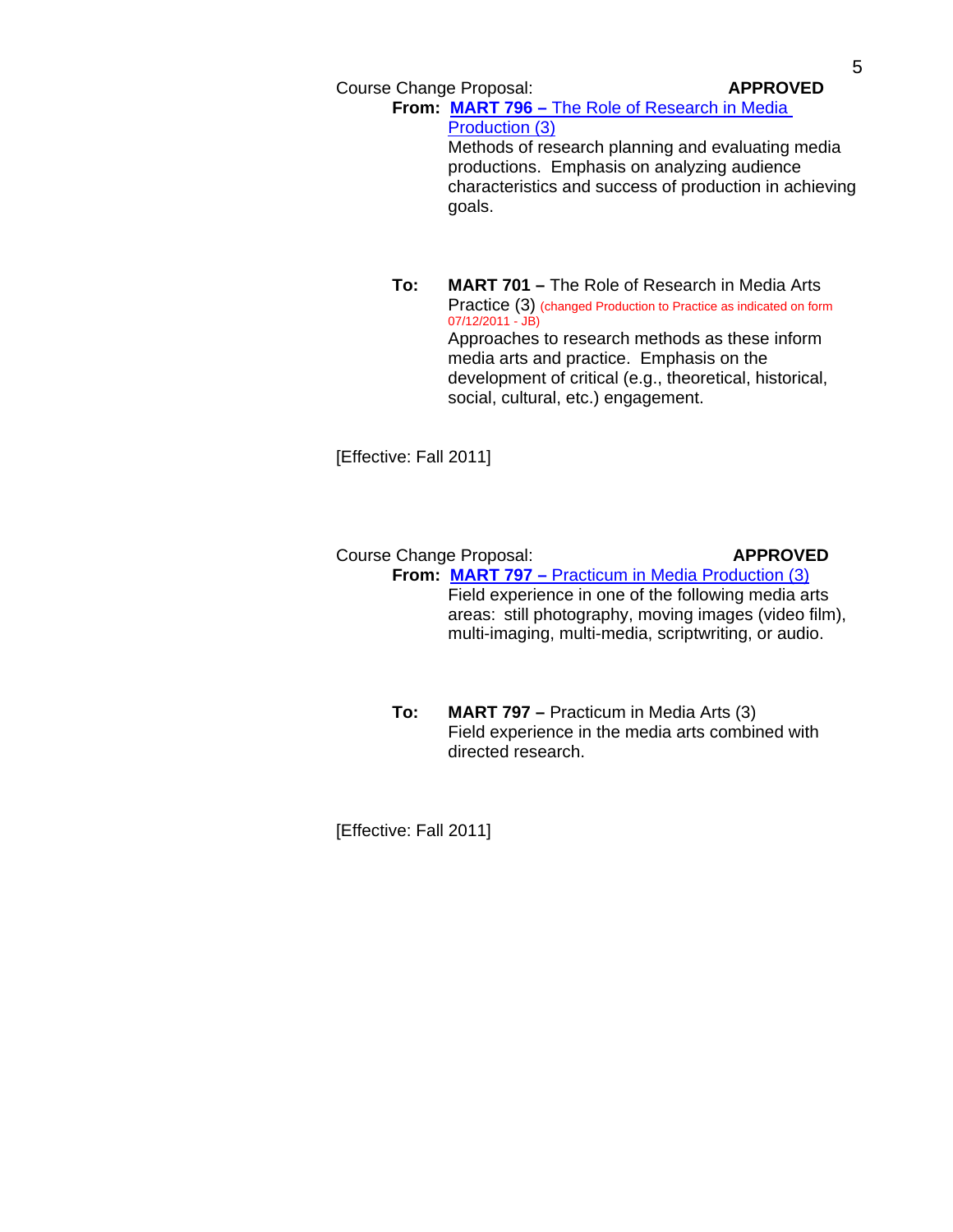Course Change Proposal: **APPROVED**

**From: MART 798 –** Project (1-6) Field experience in one of the following media arts areas: still photography, moving images (video film), multi-imaging, multi-media, scriptwriting, or audio.

#Times Course Can Be Taken: 2

**To: MART 798 –** Project Research and Preparation (1-6) Development and completion of a creative media arts project grounded in theory and research. May be repeated for up to 6 hours.

# Times Course Can Be Taken: 2

[Effective: Fall 2011]

New Course Proposal: **APPROVED MART 721 –** Special Topics in Research and Practice in Media Writing (3) Advanced study of media storytelling in one or more of the following topics: manga and anime, television, screenwriting. May be repeated for up to 6 hours as content varies by suffix.

# Times Course Can Be Taken: 2

[Effective: Fall 2011]

New Course Proposal: **APPROVED MART 771 –** Special Topics in Research and Practice in Media Arts Production (3)

Advanced study of moving image production in one or more of the following topics: narrative, documentary, animation, experimental. May be repeated for up to 6 hours as content varies by suffix.

# Times Course Can Be Taken: 2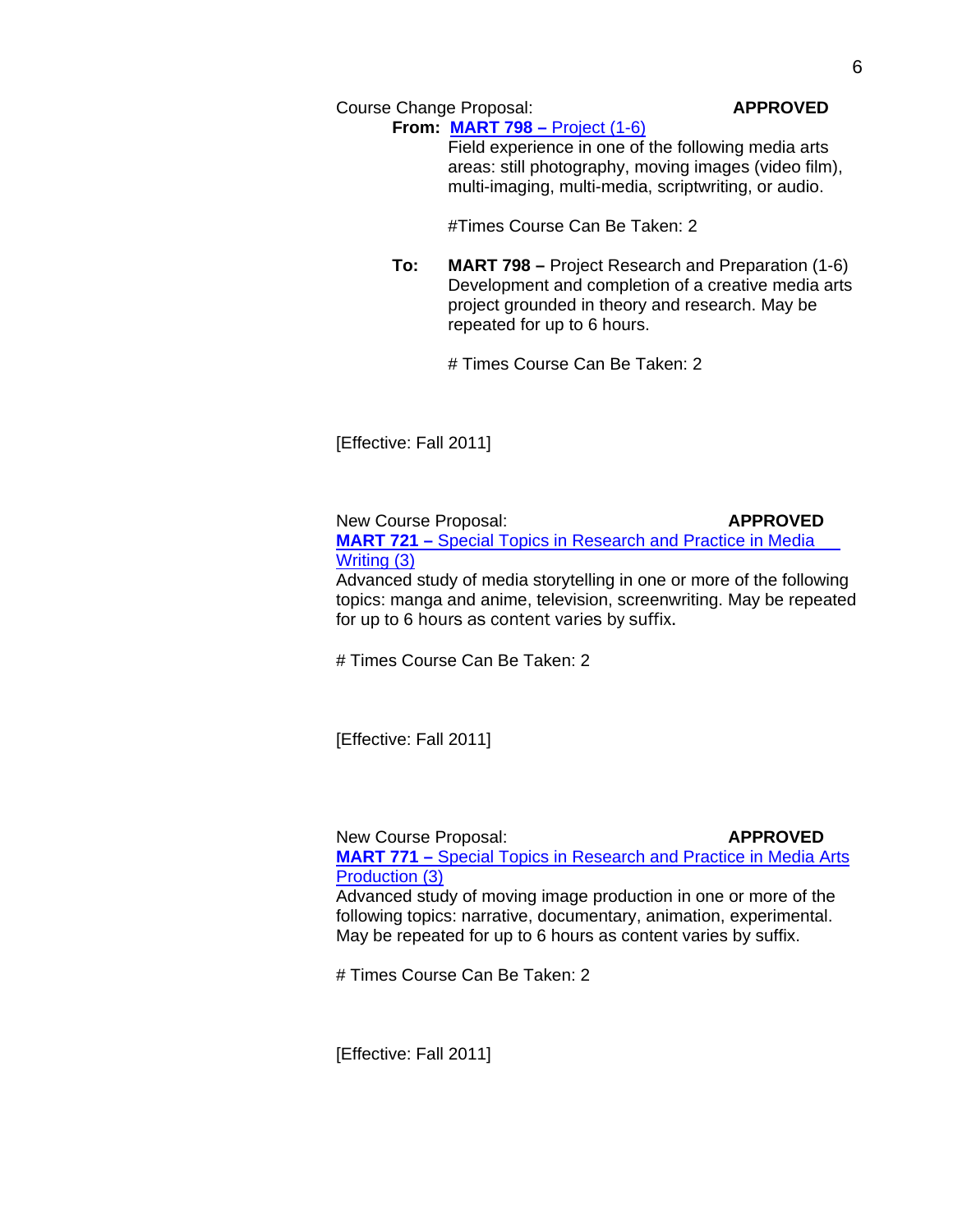New Course Proposal: **APPROVED** 

 **MART 781 –** Special Topics in Research and Practice in New Media Art (3)

Advanced study of new media art in one or more of the following topics: media arts environments, mobile media, media performance, interactive entertainment. May be repeated for up to 6 hours as content varies by suffix.

# Times Course Can Be Taken: 2

[Effective: Fall 2011]

New Course Proposal: **APPROVED MART 795 –** Special Topics in Research Seminar in Media Arts (3) Advanced study in one or more of the following topics in the media arts: media theory, media history, media distribution, global media culture, media aesthetics. May be repeated for up to 6 hours as content varies by suffix.

# Times Course Can Be Taken: 2

[Effective: Fall 2011]

## *English and Linguistics*

Course Change Proposal: **APPROVED From: ENGL 783 and LING 725 –** Applied English Syntax

 $(3)$  We would like to renumber this course. The renumbering would be at the 500-level, which is in the purview of the Faculty Senate, whereas the existing course is within the purview of the Graduate Council. Thus we will delete this course at the 700-level and propose a new course at the 500-level.

**To: DELETE**

[Effective: May Session 2011]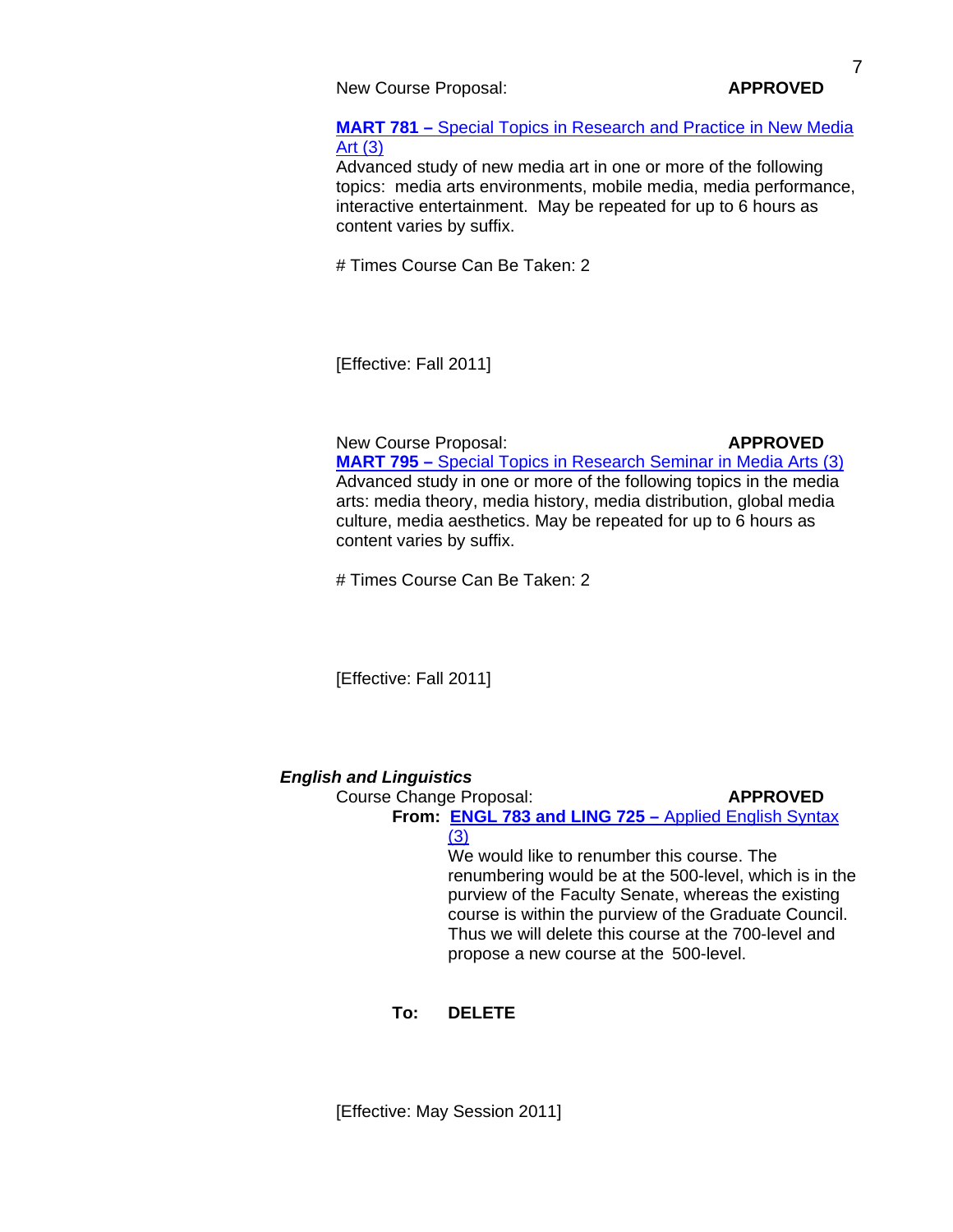### *Political Science*

Academic Program Actions Proposal/Bulletin Change:

## **APPROVED**

 Master of Public Administration (joint program with C of C) We propose to eliminate Graduate Bulletin references to joint Master of Public Administration programs with Clemson University and the College of Charleston.

 The joint Master of Public Administration with Clemson University was terminated in August 2009 (please see SACS letter of August 20, 2009) in response to Clemson's request. In February 2011, the College of Charleston requested termination of the joint Master of Public Administration, effective December 31, 2011 (please see letter of February 1, 2011.)

 Please note that this request refers only to the Master of Public Administration offered jointly by the University of South Carolina with Clemson University and with the College of Charleston.

 No changes are requested for the Master of Public Administration offered by the University of South Carolina through the Department of Political Science (school code 395, degree code 78, and major code 582.)

[Effective: Fall 2011]

### **COLLEGE OF EDUCATION**  *Educational Studies*

 Academic Program Actions Proposal/Bulletin Change: **APPROVED** Graduate Certificate in Play Therapy

 Over the past ten years, we have seen a growth in the interest in play therapy among mental health professionals. Play therapy is a treatment approach that was initially designed to treat children but has been effective with adolescents and adults faced with trauma or addiction. The number of counseling professionals using play therapy has grown so much in South Carolina; there is now a state branch of the national Association for Play Therapy (APT) which is the organization that registers play therapists.

 There is significant enough interest in this area that the certificate program should generate at least 25 new students per year to the Counseling program.

 The APT promotes training of mental health professionals who already hold Master's degrees (and higher) in counseling, social work, psychology and related professions. To become a Registered Play Therapist (RPT, mental health professionals must complete 150 hours of post graduate degree practice specifically in play therapy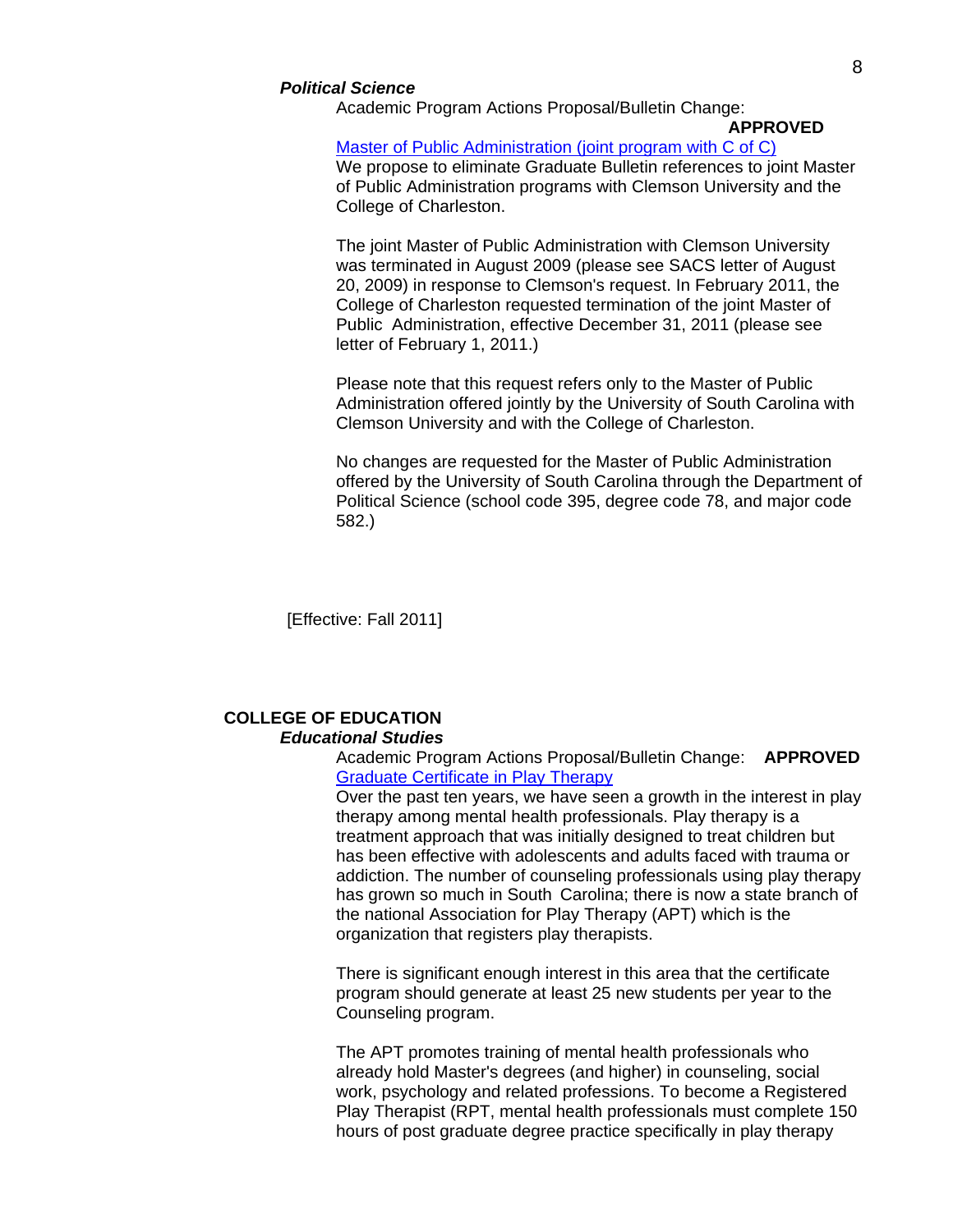from an approved university. The Counselor Education program at USC is proposing a graduate certificate program in play therapy to meet the formal course requirements and some of the experiential requirements for those interested in the pursuing the RPT. This program will also appeal to current students in Counselor Education as well as licensed mental health professionals, school counselors, and others who work with children. It is expected that at least 25% of the counseling students will be interested in this certificate.

[Effective: Fall 2011]

New Course Proposal: **APPROVED** 

 **EDCE 802 P –** Practicum in Play Therapy (3) Supervised counseling experience in an approved setting focusing on play therapy, counseling through play and expressive arts therapy.

 Prerequisites: EDCE 709; EDCE 809; EDPY 705; EDCE 810; EDCE 811

[Effective: Fall 2011]

New Course Proposal: **APPROVED EDCE 810 –** Theory and Practice of Play Therapy (3) Basic concepts and practices related to the history of play therapy, developmental issues and ethical considerations in working theory to the practices of play therapy.

Prerequisites: EDCE 510, EDCE 600 or Consent of the Instructor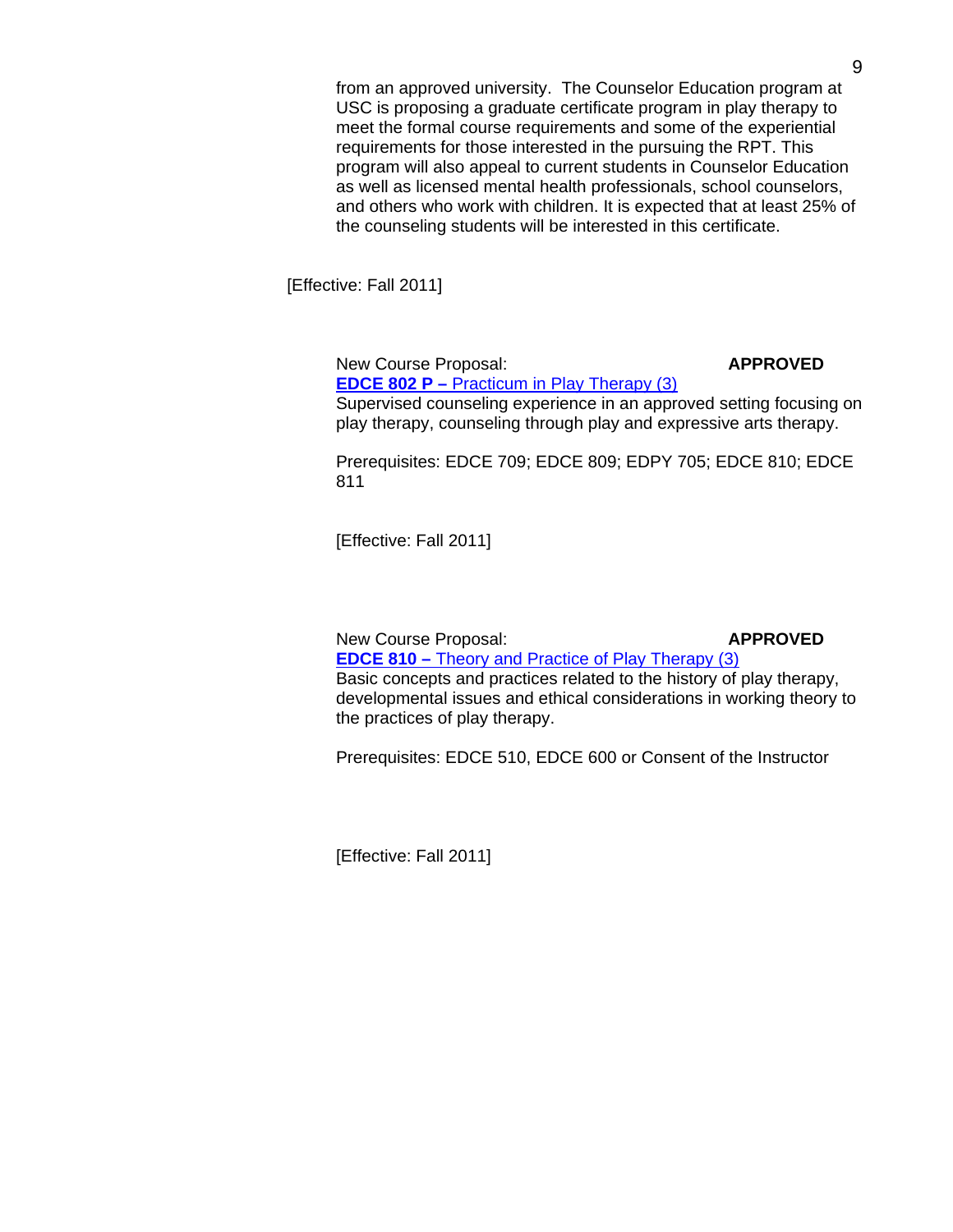New Course Proposal: **APPROVED EDCE 811 –** Creative Arts in Counseling (3)

An examination of the history, rationale, theories, research and techniques of using the creative arts in counseling. Particular attention will be given to the therapeutic values or visual and verbal arts.

Prerequisites: EDCE 510, EDCE 600 or Consent of the Instructor

[Effective: Fall 2011]

# **COLLEGE OF MASS COMMUNICATION AND INFORMATION STUDIES**

### *School of Library and Information Science*

Academic Program Actions Proposal/Bulletin Change:

**APPROVED**

 Master's of Library and Information Science – Comprehensive Exam Our current Master's Comprehensive Assessment policy does meet the requirements of the new Graduate School policy. However, our policy is not listed in the *Graduate Studies Bulletin*. This paperwork will satisfy that deficiency.

[Effective: Fall 2011]

.

 New Course Proposal/Distance Education Delivery Proposal: **APPROVED**

## **SLIS 735 –** Metadata (3)

Examination of metadata definition, selection and applications; Role of metadata in information discovery, acquaintance with various metadata schemes and standards for libraries, museums, archives and info centers.

Prereq: SLIS 707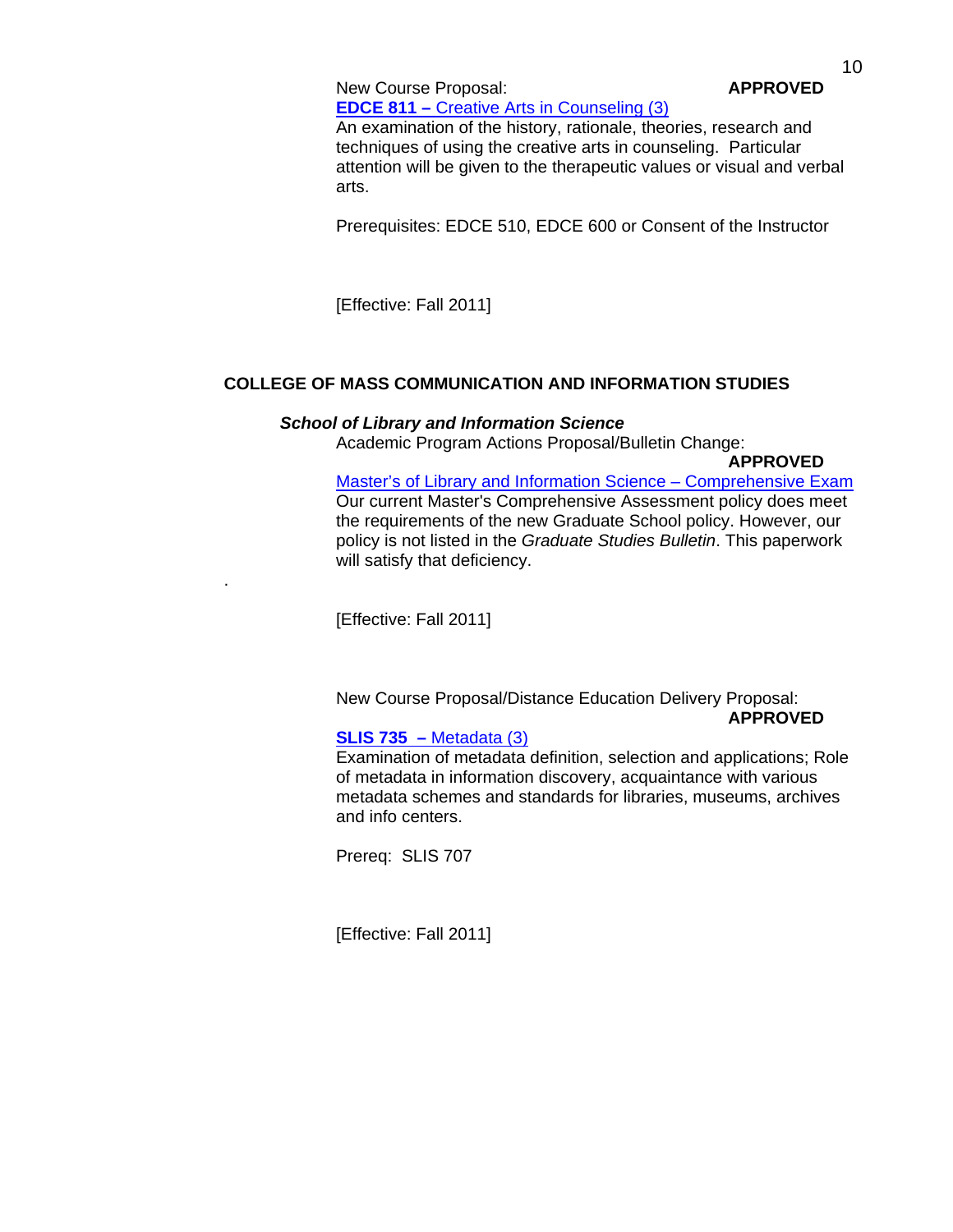### **SCHOOL OF MUSIC**

## New Course Proposal: **APPROVED MUSC 731 –** Contemporary Experimental Music (3) Survey of iconoclastic and visionary contemporary composers whose music and ideas fall mostly outside mainstream classical and popular genres.

Enrollment Restrictions: graduate music students (school code 385)

[Effective: Fall 2011]

11. **Report of Science, Math, and Related Professional Programs Committee** (John Grego)

### **ARNOLD SCHOOL OF PUBLIC HEALTH & COLLEGE OF MASS COMMUNICATIONS AND INFORMATION STUDIES**

 *Health Promotion, Education, and Behavior, Journalism and Mass Communications, and School of Library and Information Science*  Academic Program Actions Proposal/Bulletin Change:

 **APPROVED**

Graduate Certificate in Health Communication

 The purpose of the proposed program change to the Health Communication Certificate program is to provide an additional course as an option for the Journalism core requirement. The additional course offers an applied approach to communicating science in the media. The course will help professionals gain skills in evaluation of programs and media campaigns. JOUR 772 is an existing course; this addition will not impact the teaching load of faculty or the College of Mass Communications and Information Studies.

Note: JOUR 702 and 803 (the other core offerings) meet concurrently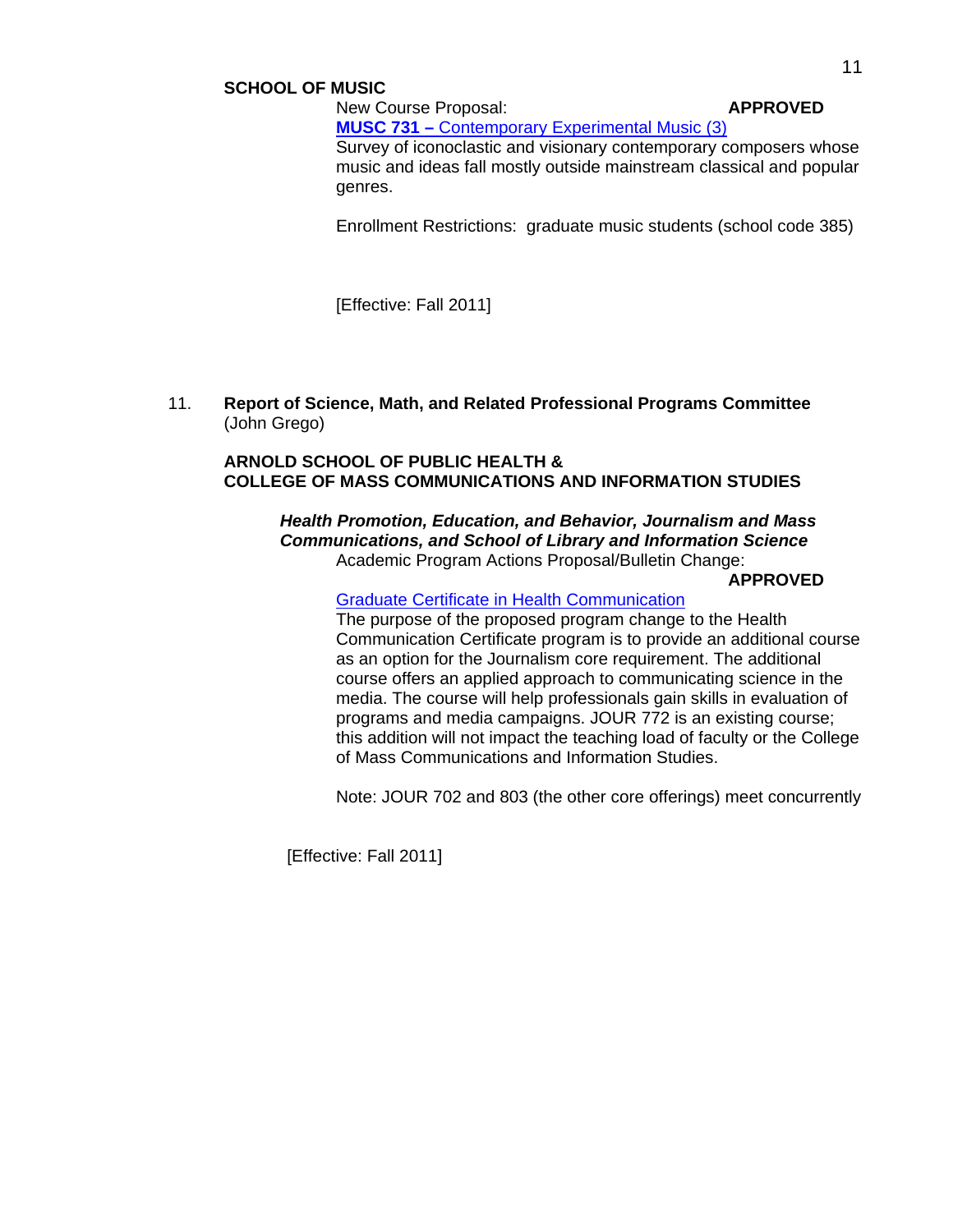# **ARNOLD SCHOOL OF PUBLIC HEALTH & COLLEGE OF ARTS AND SCIENCES**

### *Environmental Health Sciences and Marine Sciences*

New Course Proposal: **APPROVED**

### **ENHS 755 –** Marine Conservation and Environmental Health (3)

Explores the intersection between conservation and environmental health with a particular focus on coastal and marine case studies.

Cross-list: MSCI 755

[Effective: Fall 2011]

### New Course Proposal: **APPROVED MSCI 755 –** Marine Conservation and Environmental Health (3) Explores the intersection between conservation and environmental health with a particular focus on coastal and marine case studies.

Cross-list: ENHS 755

[Effective: Fall 2011]

# **ARNOLD SCHOOL OF PUBLIC HEALTH**

### *Exercise Science*

New Course Proposal: **APPROVED**

 **EXSC 777 –** Endocrinology of Exercise and Health (3) The course examines the endocrine system, its interaction with the nervous system, and how they affect human biology before, during,

 and after exercise. Special attention will be paid to this system's influence on the relationship between physical activity and health.

 Prereq: At least one undergraduate or graduate course in statistics and molecular or cellular biology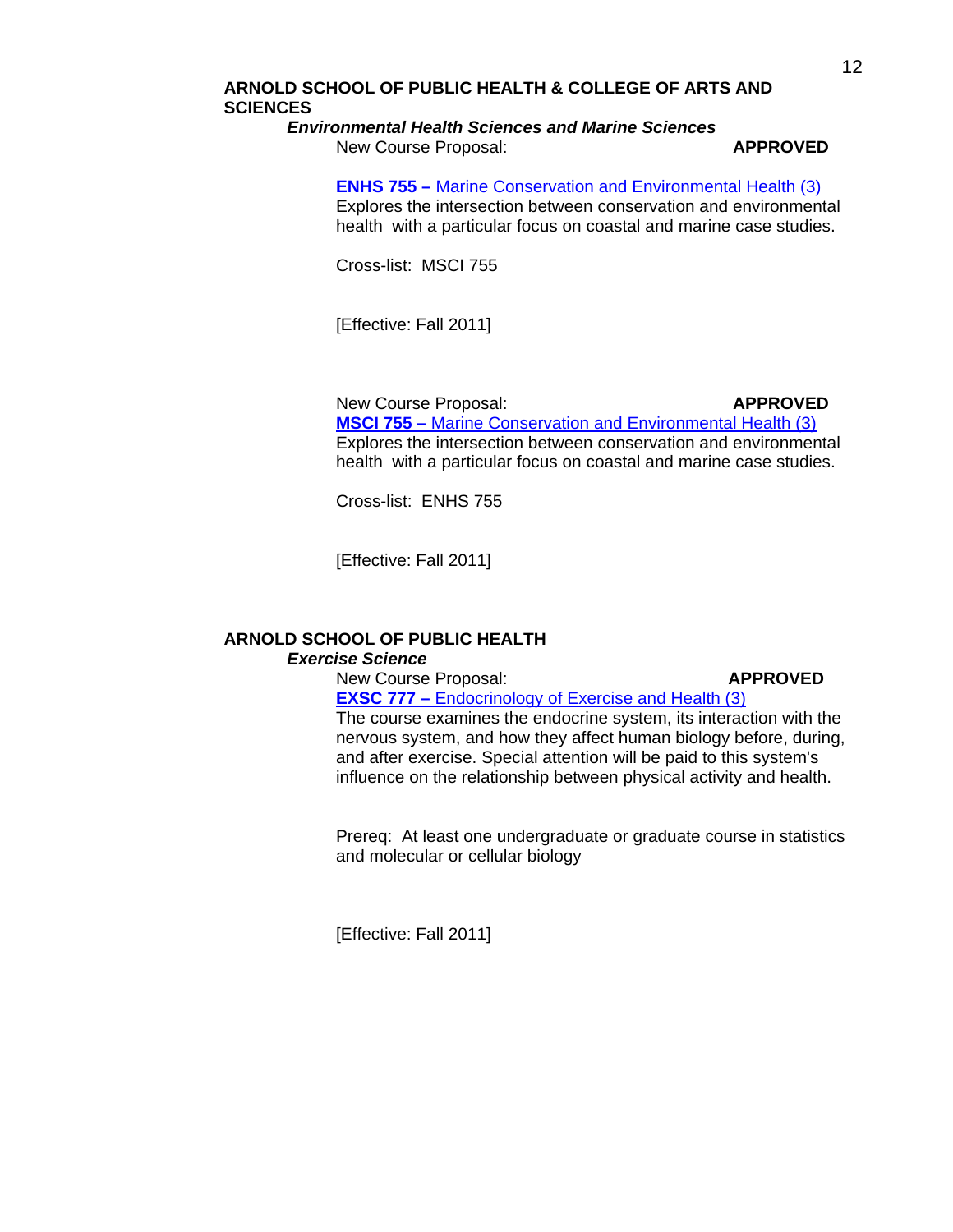New Course Proposal: **APPROVED** 

**EXSC 786 –** Experimental Design for Translational Laboratory Science (3)

 This course establishes the framework for experimental projects in molecular biology and physiology that impact human health: how to set up a molecular system, design experiments within that system, determine and use the correct set of controls, and ultimately how to interpret molecular data in light of human/public health.

 Prereq: At least one undergraduate or graduate course in statistics and molecular or cellular biology

[Effective: Summer II 2012]

# **COLLEGE OF ARTS AND SCIENCES** *Earth and Ocean Sciences*

Academic Program Actions Proposal/Bulletin Change:

 **APPROVED**

# M.S. in Geological Sciences – Comprehensive Exam

 Updating the *Graduate Studies Bulletin* to abide by new Master's Comprehensive Assessment policy (approved September 27, 2010). This adjustment reflects our current practices within the program which are also listed in our Graduate Handbook and available on our website.

[Effective: Fall 2011]

Academic Program Actions Proposal/Bulletin Change:

 **APPROVED**

# M.S. in Marine Science – Comprehensive Exam

 Updating the *Graduate Studies Bulletin* to abide by new Master's Comprehensive Assessment policy (approved September 27, 2010). This adjustment reflects our current practices within the program which are also listed in our Graduate Handbook and available on our website.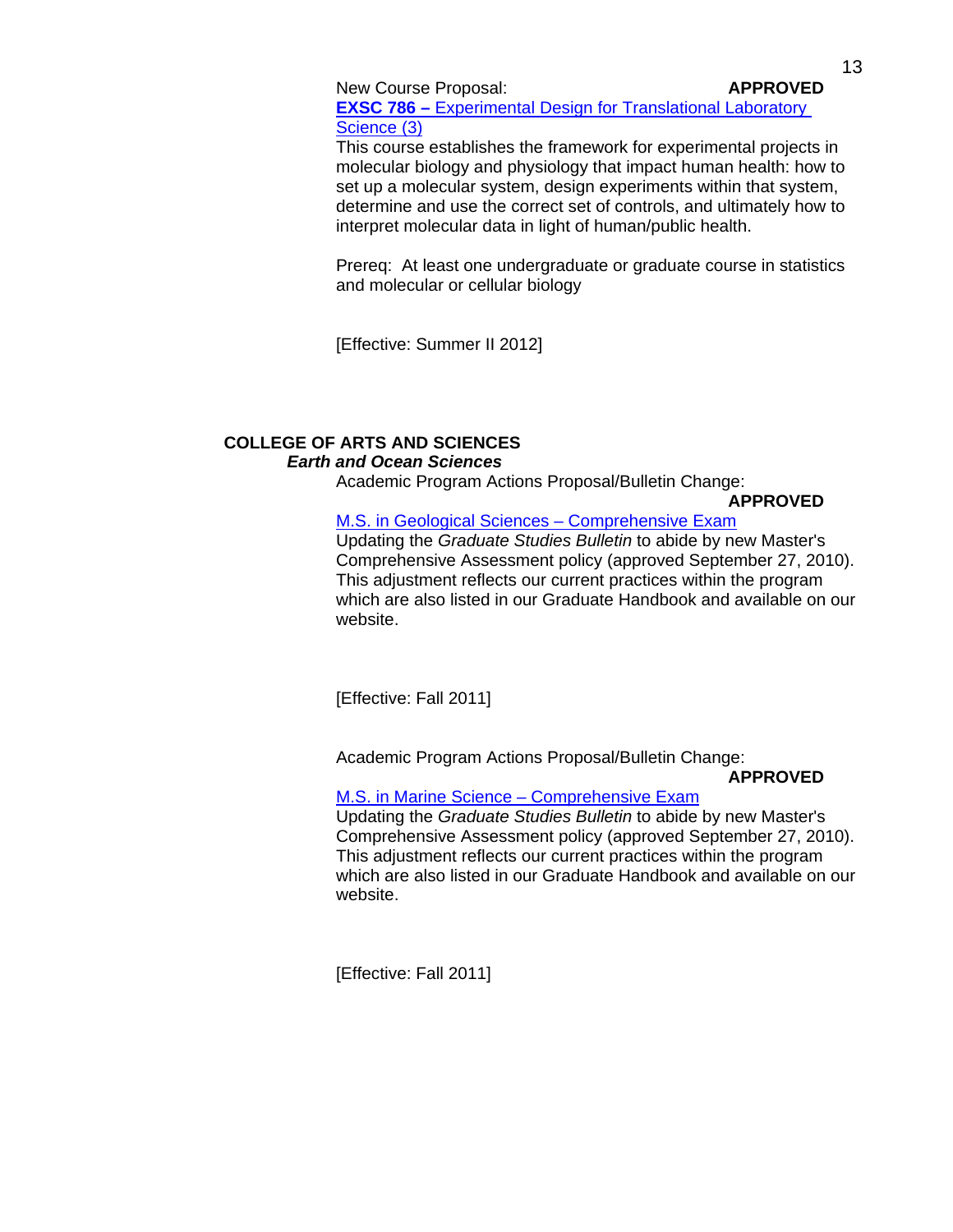### *School of the Environment*

Academic Program Actions Proposal/Bulletin Change:

# **TABLED UNTIL NEXT MEETING**

## M.E.E.R.M. – Comprehensive Exam

 The university requires clearer definitions of how the comprehensive assessment will be applied to graduate students in M.S. programs. We have revisited the M.E.E.R.M. graduate bulletin listing and have found that the current definition of the comprehensive assessment does not existent. We have suggested wording to be added to the M.E.E.R.M. bulletin listing to cover the comprehensive assessment for students in both the thesis and non-thesis programs.

[Effective: Fall 2011]

# **COLLEGE OF ENGINEERING AND COMPUTING**  *Computer Science and Engineering*

Academic Program Actions Proposal/Bulletin Change:

### **APPROVED**

 M.E. in Computer Science and Engineering – Degree Requirements The change to our Master of Engineering program is to require the one hour CSCE 791 Seminar in Advances in Computing.

 We would like to ensure that our students have a better exposure to research in computer science. The requirement of CSCE 791 will give additional exposure to research in their program.

[Effective: Fall 2011]

Academic Program Actions Proposal/Bulletin Change:

 **APPROVED**

 M.E. in Computer Science and Engineering – Comprehensive Exam We currently have a comprehensive exam. This bulletin change just makes that more explicit.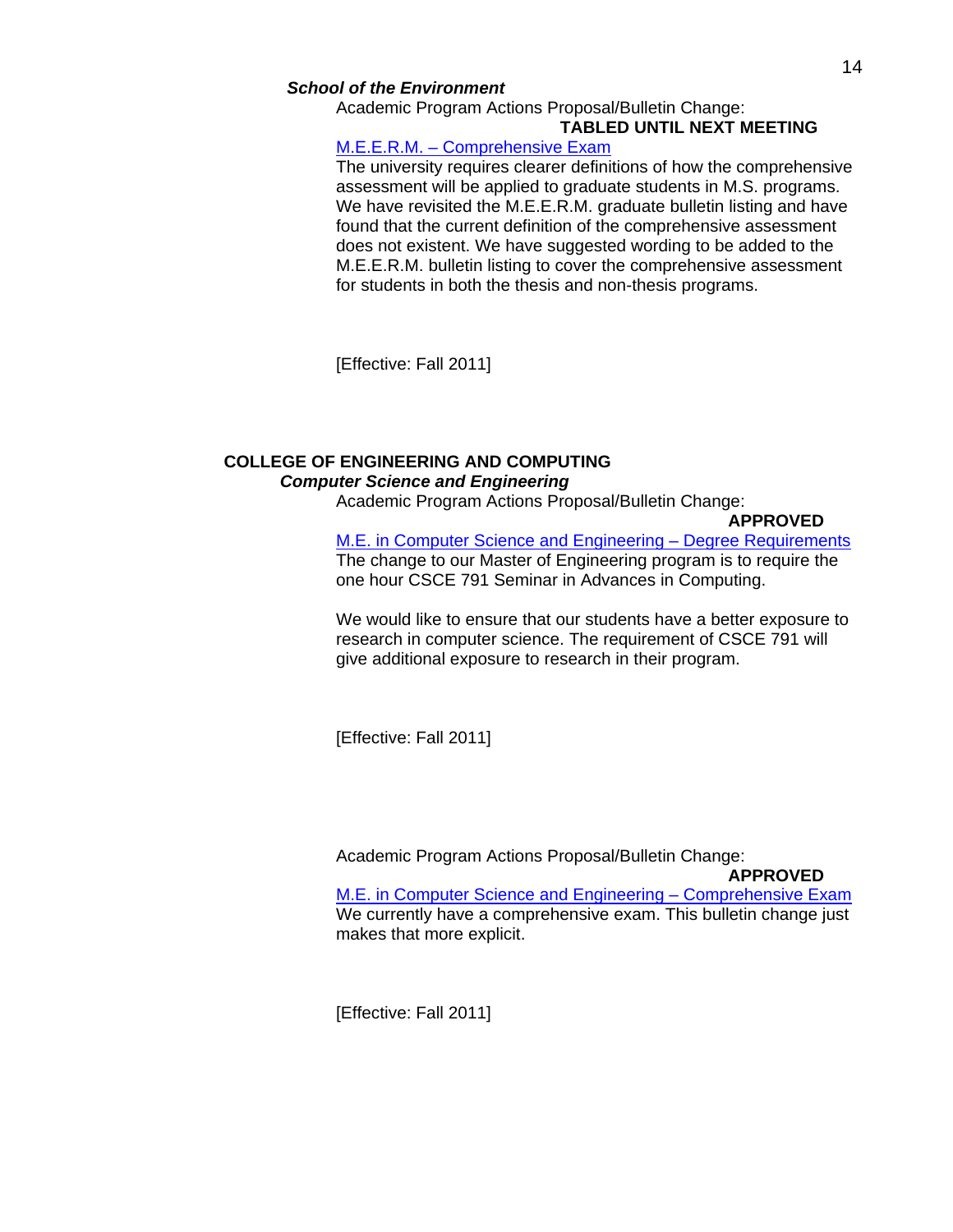Academic Program Actions Proposal/Bulletin Change:

### **APPROVED**

 M.S. in Computer Science and Engineering – Degree Requirements The change to our Master of Science program is to require the one hour CSCE 791 Seminar in Advances in Computing.

 We would like to ensure that our students have a better exposure to research in computer science. The requirement of CSCE 791 will give additional exposure to research in their program.

[Effective: Fall 2011]

## *Electrical Engineering*

Academic Program Actions Proposal/Bulletin Change:

### **APPROVED**

## M.E. in Electrical Engineering – Comprehensive Exam

 The Electrical Engineering Graduate Committee changed the format of the M.E. comprehensive exam acting upon SACS requirement and the Graduate Council recommendation that beginning with students admitted Fall 2011, all candidates for a Master's degree must satisfactorily complete a comprehensive assessment in the major field of study that is distinct from program course requirements.

[Effective: Fall 2011]

Academic Program Actions Proposal/Bulletin Change:

## **APPROVED**

## M.S. in Electrical Engineering – Comprehensive Exam

 The Electrical Engineering Graduate Committee changed the format of the M.S. comprehensive assessment to comply with the new policy adopted by the Graduate Council. Beginning with students admitted Fall 2011, all candidates for a Master's degree must satisfactorily complete a comprehensive assessment in the major field of study that is distinct from program course requirements.